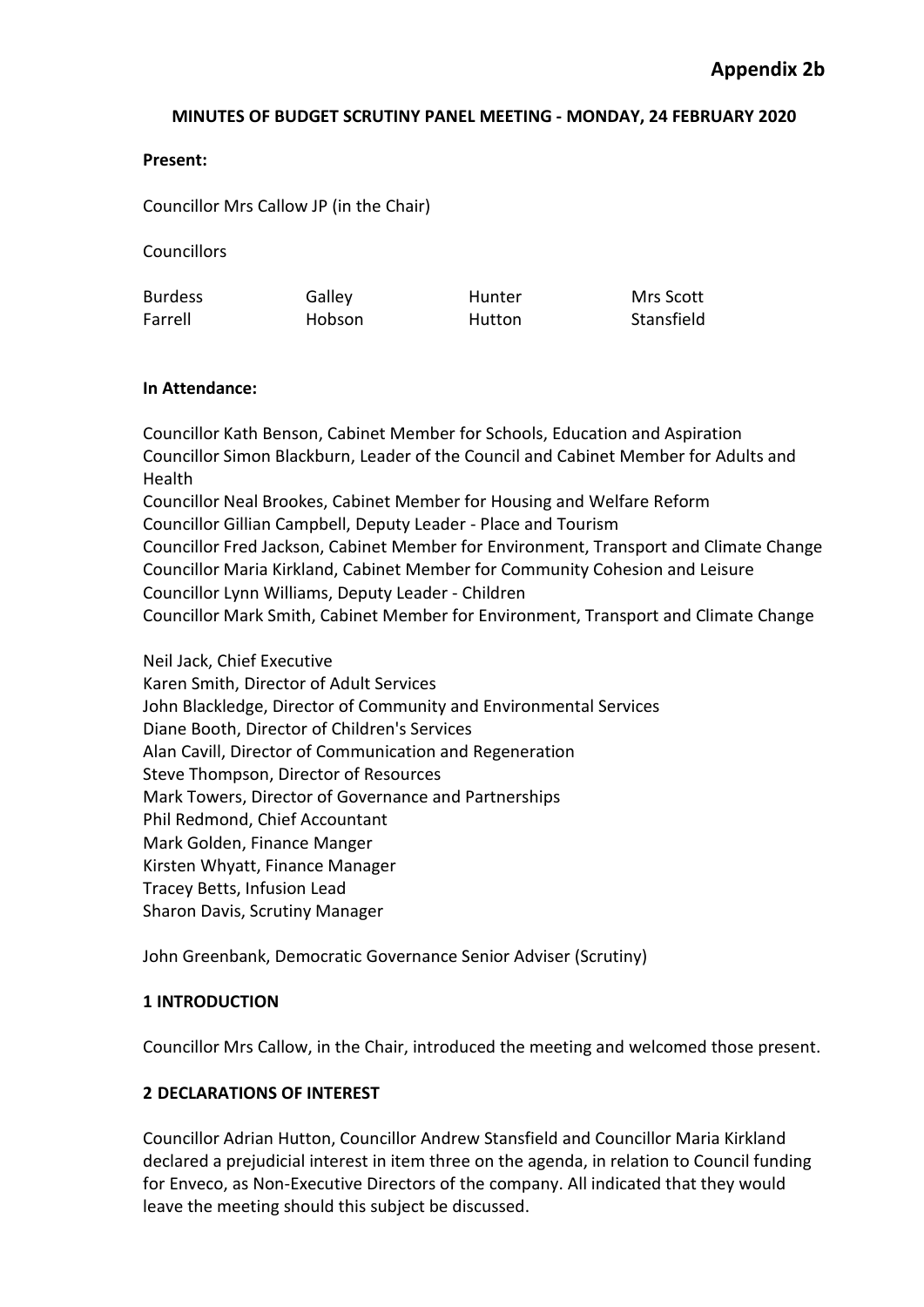## **3 COUNCIL BUDGET 2020/2021 PROPOSALS**

Mr Steve Thompson, Director of Resources, presented an overview of the Council's budget proposals for 2020/2021.

He explained that since 2011/2012 the Council had experienced significant financial pressure and had made approximately £982m in saving during this time. There had also been shift toward local authorities being more self-sufficient with less reliance on government funding.

Work on the current budget proposal had been undertaken since September 2019 but had been impacted by a delay in the confirmation of the local government settlement by central government.

Mr Thompson also informed the scrutiny panel that £19.65m of savings had been identified as part of the proposals. The budget had been developed to ensure that the Council could continue to deliver front-line services and where possible protect jobs. The savings identified therefore had mainly been in technical and corporate services.

The Council had also received £5.922m in the form of a Social Care Grant from government and it was proposed that this be allocated in full to Children's Social Care due to the high spending pressures the service experienced.

It was also explained that the government had indicated that a three-year local government settlement could be agreed going forward. This would allow greater clarity in future financial planning.

The Chair then invited the Directors present to outline the savings proposals identified within their directorates.

## Corporate

Mr Thompson outlined the corporate savings identified. These savings included an increase in the period of voluntary unpaid leave from five to six days a year, a reduction in staff mileage expenses, re-evaluation of the Council pension contributions, reassessment of the Business Rate yield, an increase in the 2021 Council Tax base and a premium on empty homes, an additional £750k yield from the Business Loans Fund, retention of 55% of the inflation provision and an increase in the expected income from grants. It was noted the grant to support delivery of Public Health had been higher than previously expected.

The scrutiny panel queried how the Council expected Business Rates to develop in the future and how it was foreseen the revenue would be used. Mr Thompson responded that the government was moving toward Business Rate retention by local authorities of between 75% and 100%. The Council would however need to appraise what impact this would have before it could look to the future.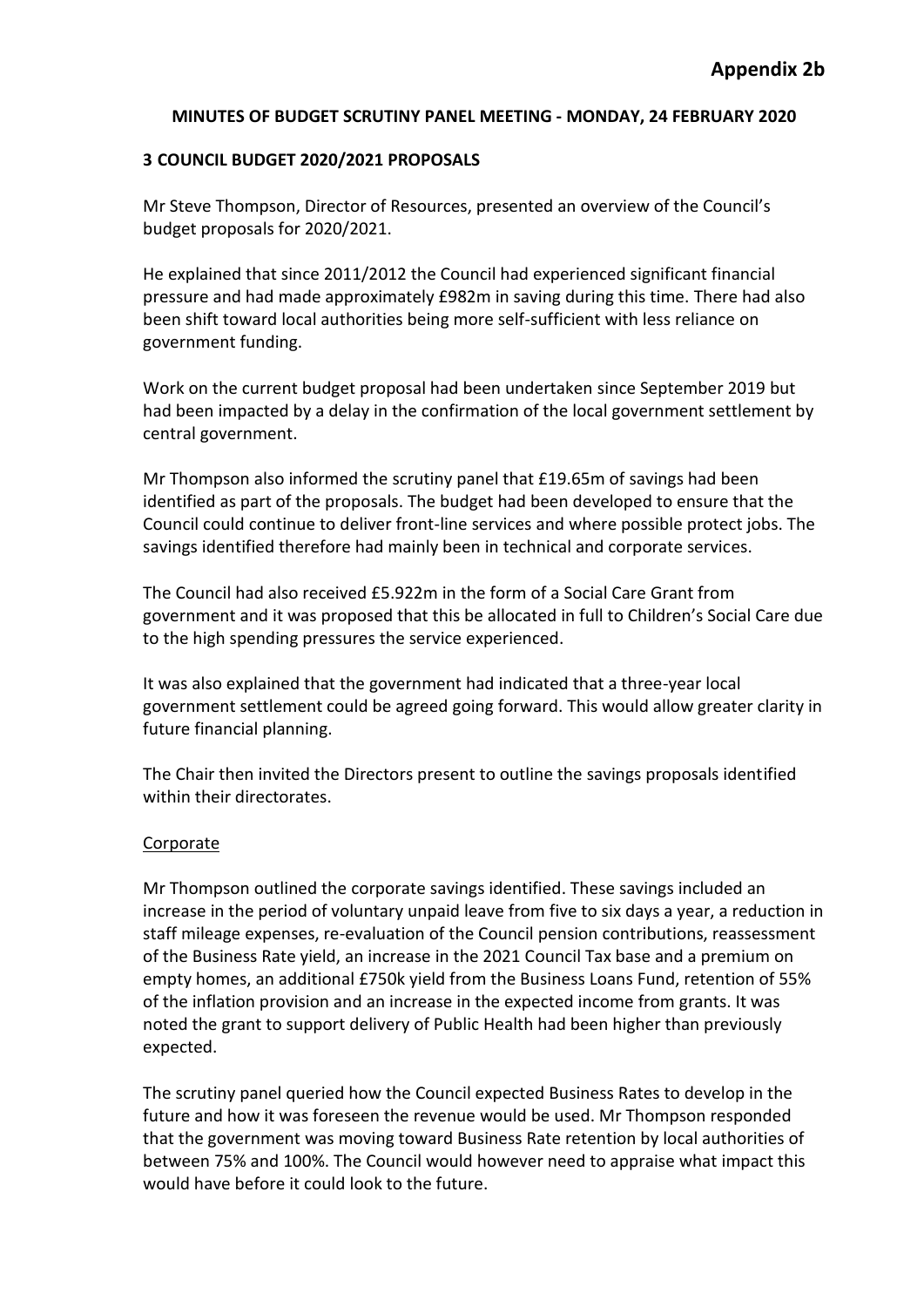Members questioned how Council Tax could be used in the future to support regeneration and better housing provision. Mr Thompson replied that the details of how the Council would use Council Tax revenue going forward would be taken into consideration as part of the development of the next Medium Term Financial Strategy. He also added that the Council had received modest income from the New Homes Bonus, compared to other authorities in the region.

Mr Neil Jack, Chief Executive, added that the Council was awaiting the outcome of the government's Fair Funding Review and that long-term planning could not take place until the details of the review were known. Councillor Simon Blackburn, Leader of the Council, also added that the Council had clear vision for the regeneration of Blackpool, through projects such as the Blackpool Airport Enterprise Zone. He outlined that Blackpool needed to attract businesses that could add to the business rate yield to maximise what the Council could do. It was also explained that links with other Lancashire authorities would be developed to ensure any changes to Business Rates would benefit a wider area.

## Communications and Regeneration

Mr Alan Cavill, Director of Communications and Regeneration, presented an overview of the proposed savings identified within the Communications and Regeneration Directorate. These included the ring-fencing of adult learning funding, a renegotiation of event contracts and the relocation of the print unit to more commercial viable premises.

## Growth and Prosperity

Mr Cavill outlined that the proposed savings identified in the Growth and Prosperity Team involved increased returns from regeneration investments.

The panel asked if the Council possessed the necessary commercial skills to maximise income generation. Mr Cavill replied that the Council had a good record of generating income from its services. An example of this had been the increased profitability of the print unit since its relocation, where it had gone from being a loss making service to generating a £20k surplus. It was also explained that the Council had experienced officers capable of making bids for and securing grant funding.

The sustainability of the Houndshill Shopping Centre, purchased by the Council in 2019, was also raised. Members noted the challenges being faced by high-street retailers and asked how the Council would retain businesses within the shopping centre. Councillor Blackburn replied that the Council had worked with the centre for an extended period, both with its previous owner and since its purchase and had built up considerable knowledge of the retail sector in Blackpool as a result. The Council had also developed relationships with the existing businesses within the centre and they had indicated a longterm commitment to remain. The panel also emphasised that the wider town centre would also need to be supported to ensure the Houndshill remained sustainable. Councillor Blackburn responded that the Council believed that enough retailers existed to ensure the centres' long-term sustainability.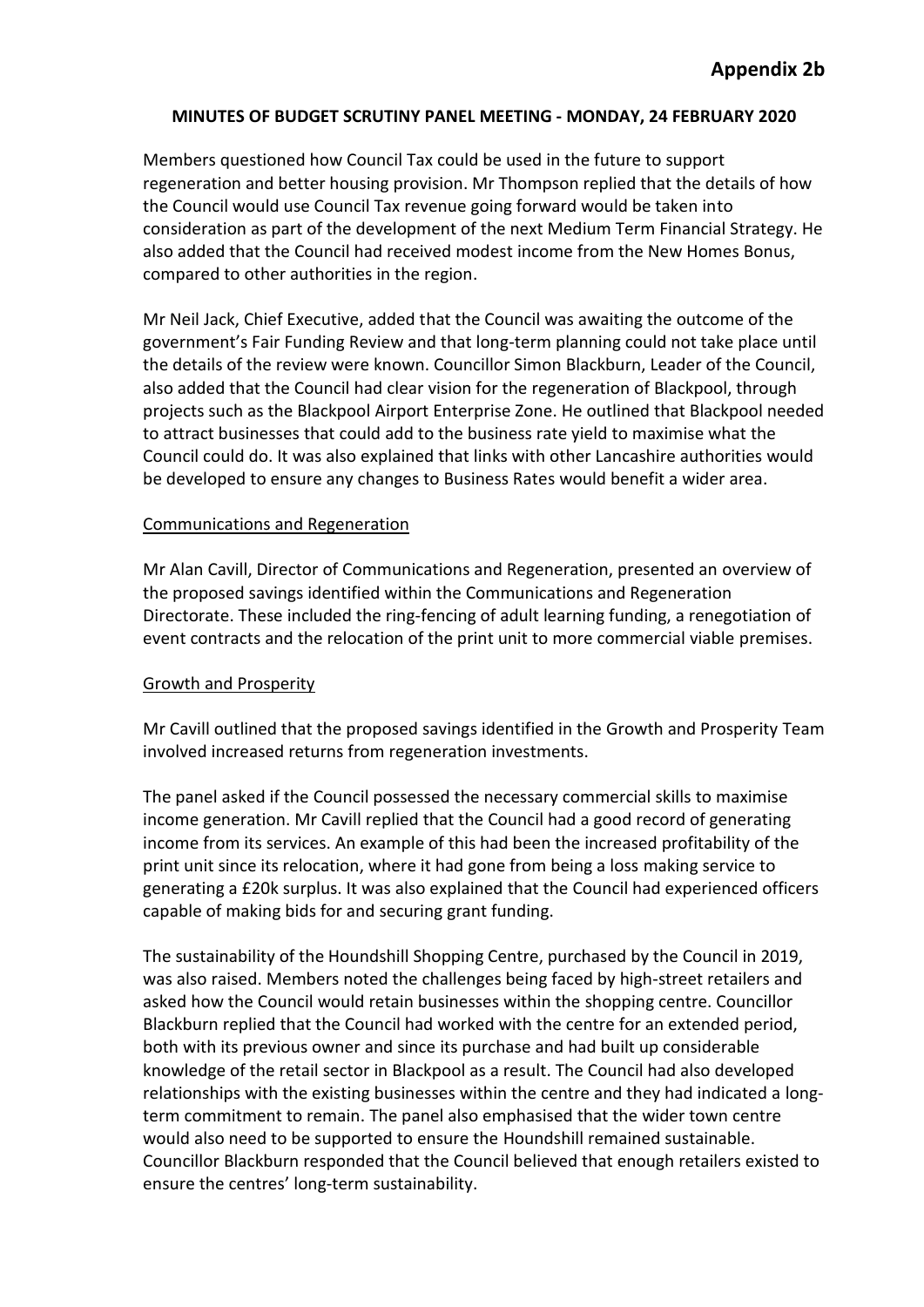#### Community and Environment

## **[Councillors Hutton, Stansfield and Kirkland left the meeting during the presentation of the saving proposals relating to Enveco].**

Mr John Blackledge, Director of Community and Environmental Services, presented an outline of the proposed savings identified within the Community and Environmental Directorate. These included staff efficiencies within Highways and Traffic, income generation from waste services, a reduction in public conveniences service charges, a saving of £200k due for further joint working between Enveco and waste services and an alternative service delivery model for integrated transport.

## **[Councillors Hutton, Stansfield and Kirkland returned following the presentation of the saving proposals relating to Enveco].**

The panel asked whether consideration had been given to the commercial potential of the Council's leisure and green space assets. Mr Blackledge responded that many leisure events delivered by the Council had been supported by sponsorship and this would continue in the future.

Members also queried how the Community Safety team had coped with the pressures and demands it had experienced during 2019. In response, Mr Blackledge explained that the team had undergone a staffing re-structure, including a new lead officer, to better respond to the pressures it had been facing, in particular the challenges of Anti-Social Behaviour.

Mr Blackledge also explained that it should be recognised that there was a need to make savings to protect statutory and front line services.

#### Children's Services

Ms Diane Booth, Director of Children's Services, presented an overview of the proposed savings identified within the Children's Services Directorate. These included efficiencies with the business unit, a reduction in the role of the music service, moving Duke of Edinburgh award provision to leisure services, greater income generation from services provided to schools and a review of external placements.

Members queried if more could be done with early years providers to support the work of the directorate. Ms Booth replied that historically the Council had only worked with a small group of providers but that work had been undertaken to expand the numbers worked with. Although it was recognised that it could take time to establish relationships it was noted that seventy-two providers had agreed to attend an upcoming event regarding early help, which was considered a positive step.

The panel also asked how officers foresaw the Directorate's budget in twelve months' time. Ms Booth replied that it was expected that there would be fewer children entering services by this time which would allow for reduced spending. She also added that the Children's Services Medium Term Financial Plan would be considered at the next meeting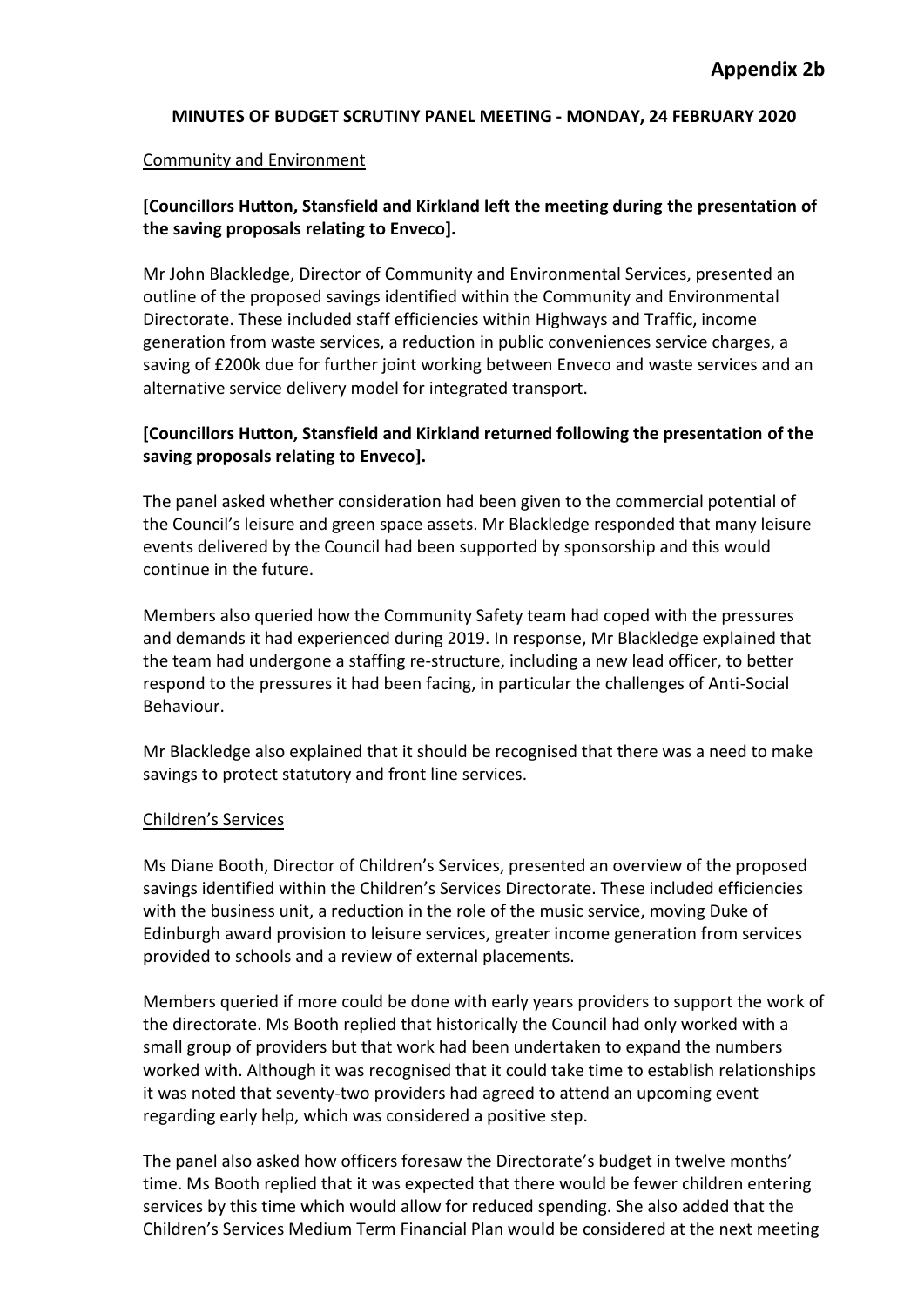of the Children and Young People's Scrutiny Committee.

Ensuring value for money for service users in external placements was also raised as an issue by Members. In response Ms Booth explained that this was a national problem but that the Council had improved its monitoring of providers, including spot checks, to ensure that quality was maintained. She also added that training had been provided for young inspectors to allow them to challenge providers on the care they provided. The Council also sought to have better control of the market within Blackpool by only working with those providing a high quality of service.

Councillor Blackburn also informed the panel that the Council would work with providers to ensure better outcomes for young people. He also noted that the focus would be on providers of services not regulated by Ofsted (under sixteens) or the Care Quality Commission (over seventeens). Mr Jack added that the Council would also prioritise placements for Blackpool residents.

Members further queried if the Council was correct to put further funding into Children's Services considering historic overspends within the Directorate, expressing concern that increased funding could encourage further overspending. Councillor Blackburn replied that the decision had been made to increase funding for the directorate for three principle reasons. The first related to the ongoing impact of the 2018 Ofsted inspection following which commissioners had been appointed to oversee improvements to the service. They expected that certain improvements would be made and there was a cost associated with these. The second issue was ongoing demographic pressure, which was noted as a national issue with the majority (95%) of local authorities overspending on children's services. The third was a need to invest in front line services such as early help, families in need and initiatives such as the Innovation Service. He added that the increased funding was aimed to reduce the demands and pressures experienced and lead to an improved service provision in the future.

## Chief Executive

Mr Jack provided an outline of the proposed savings identified within the Chief Executive's Directorate. These included staffing efficiencies, the deletion of vacant posts and ending of Housing Option payments to My Blackpool Home.

## Adult Services

Ms Karen Smith, Director of Adult Services, provided an overview of the proposed savings identified within the Directorate. These included the release of funding for extra support due to new health provision, the closure of Gloucester Avenue due to a reduction in use of the service due to changes in demand, a Financial Assessment Review of changes to service users' income, optimising the use of personalised care packages for those in supported living, joint working on Intermediate Care Services and funding from the local NHS Hospital Trust and Clinical Commissioning Group (CCG) for the Council to act as lead in the implementation of the Deprivation of Liberty Safeguards (DoLS).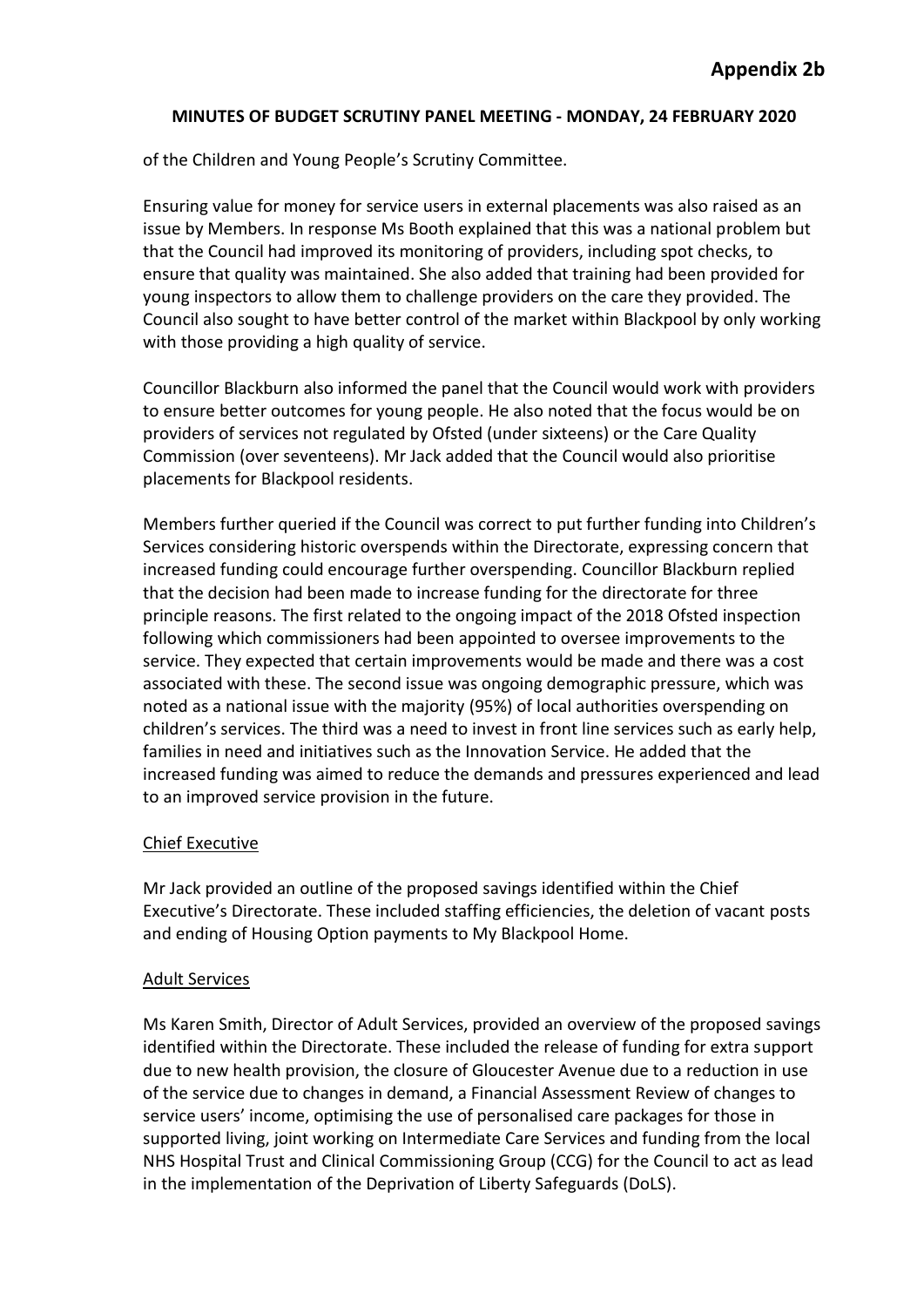The review panel asked how officers saw the service going forward. Ms Smith replied that there needed to be an awareness of the pressures faced by the Directorate and their impact on provision. The learning of best practice by other authorities would also be utilised to improve service provision where possible. It was further queried if income generation from use of practices developed in Blackpool by other authorities had been considered. In response, Ms Smith explained that information on best practice was shared with other authorities as part of knowledge pooling and that no consideration of charging had been considered. She added that Blackpool had been noted for the work undertaken by the Council and Lancashire Fire and Rescue Service to promote fire safety.

Members also queried should the cost of the work required to lead on the implementation of the new Liberty Safeguards exceed the £50k provided by the NHS and CCG whether an additional contribution would be sought. Ms Smith responded that the £50k provided had been agreed with the NHS and CCG and represented a cautious estimate of the amount that would be needed to carry out the new Liberty Safeguard assessments. However she added that greater clarity of the work that would need to be undertaken would not be available until the government had provided its guidance on implementation. If the cost of this was then expected to exceed £50k further discussion would take place with partners.

## Resources

Mr Thompson provided an outline of the proposed savings within the Resources Directorate. These included staffing efficiencies, income generation from a review of rents and leases, rent from a recent tenancy at Bickerstaffe House, Audit and Risk work undertaken on behalf on the Council's Wholly-Owned Companies and provision of accountancy services to schools. He also added that the Directorate's training budget had been protected. This would allow staff to continue to develop and widen their skill sets which could then be utilised by the Council to improve service delivery. It was also noted that the introduction of Universal Credit, which was managed by the Department for Work and Pensions, had resulted in a reduction in work for the Benefits Team.

# Governance and Partnerships

Mr Mark Towers, Director of Governance and Partnerships, provided an overview of the proposed savings identified within the Governance and Partnerships Directorate. These included income generation from schools, academies and wholly owned companies and reduced external legal expenditure through the appointment of Legal Officers to support childcare legal work.

# **Other**

Mr Thompson informed the review panel that the savings outlined by Directors totalled £17.397m leaving a savings gap of £2.252m to be identified to meet the target of £19.649m. He explained that in the event savings could not be identified within the year, this gap had been underwritten with earmarked reserves. It was explained that the Council remained in a healthy financial position and now had approximately £40m in earmarked reserves for 2020/2021.